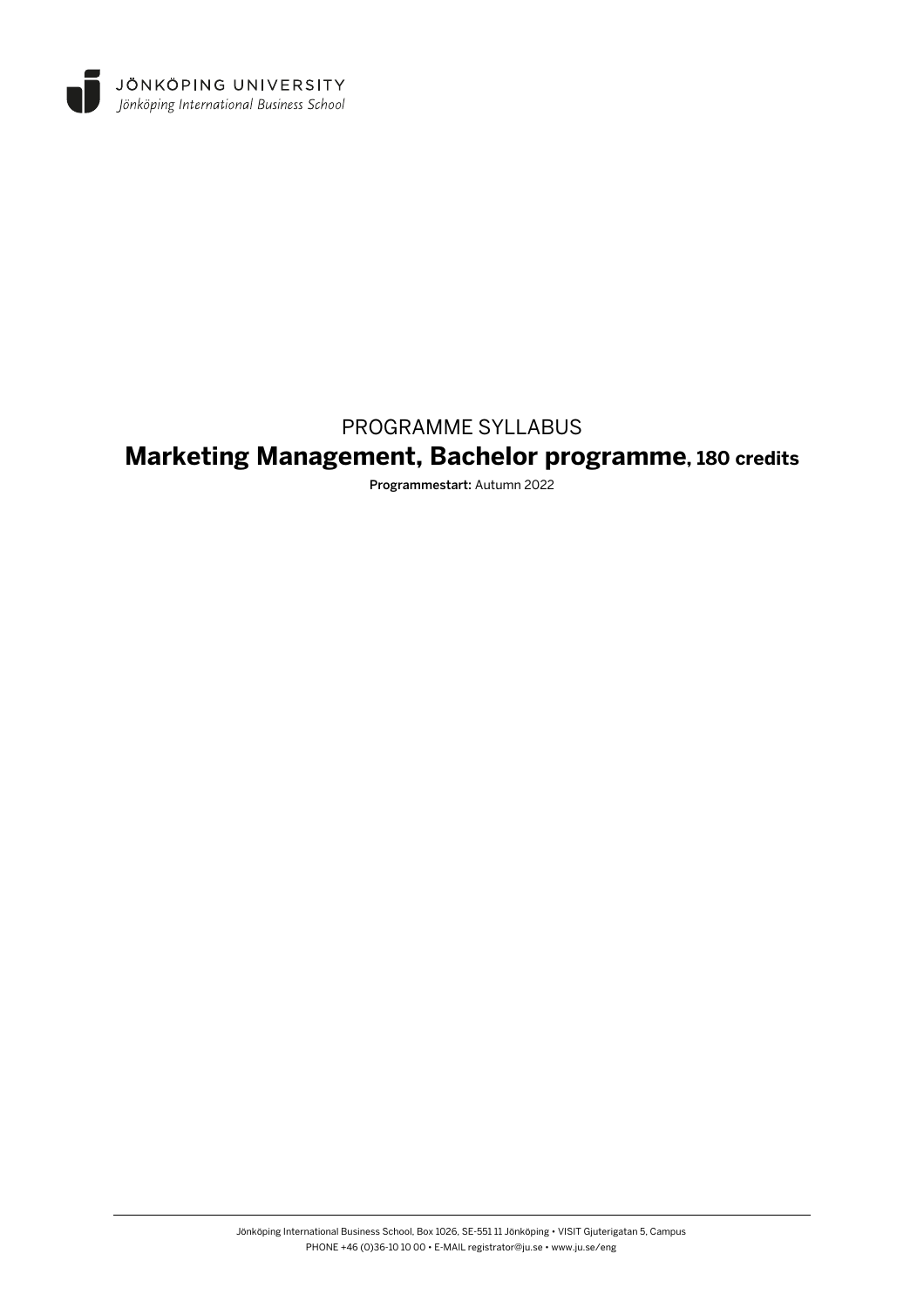# PROGRAMME SYLLABUS **Marketing Management, Bachelor programme, 180 credits**

Marketing Management, kandidatprogrammet, 180 högskolepoäng

| Programme<br>code:      | JGMMA<br><b>Confirmed by: Council for Undergraduate and Masters</b><br>Education 2021-05-03 | Programmestart:<br><b>Education Cycle:</b> | Autumn 2022<br>First-cycle level |
|-------------------------|---------------------------------------------------------------------------------------------|--------------------------------------------|----------------------------------|
| Revised by:<br>Version: | Council for Undergraduate and Masters<br>Education 2022-03-15<br>11.1                       |                                            |                                  |

# Title of qualification

Degree of Bachelor of Science with a major in Business Administration

### Programme overview

To remain competitive in the marketplace, companies are challenged to continuously develop and attune their market offerings to contemporary customer demands and technological change. Likewise, increasing competition for attention reveals the importance of managing and maintaining valuable relationship with all relevant stakeholders. In consequence, more than ever, product development and launch, sales, market reach and communications are matters of great importance. The Marketing Management programme takes its origin in this complexity. The aim is to educate students to be well equipped to support companies' renewal and growth by leading projects and functions within marketing. To this end, the education is specifically oriented towards the area of marketing, but also gives students a fundamental understanding of general functions in business and of international markets.

# **Objectives**

First level education shall essentially build on the knowledge students acquire in national or specially designed programmes at upper secondary school or corresponding knowledge. First level education shall develop the students to;

- ability to make independent and critical assessments;
- ability to independently perceive, formulate and solve tasks; and
- preparedness to deal with change in working life.

In the educational field concerned, in addition to knowledge and skills, students shall develop ability to;

- seek and evaluate knowledge at a scholarly level and ground; and
- follow the development of knowledge, and exchange knowledge with other people, including
- people without specialist knowledge of the field.

# Programme specific learning goals

# Knowledge and Understanding

Graduates of the programme will have a general knowledge and understanding of business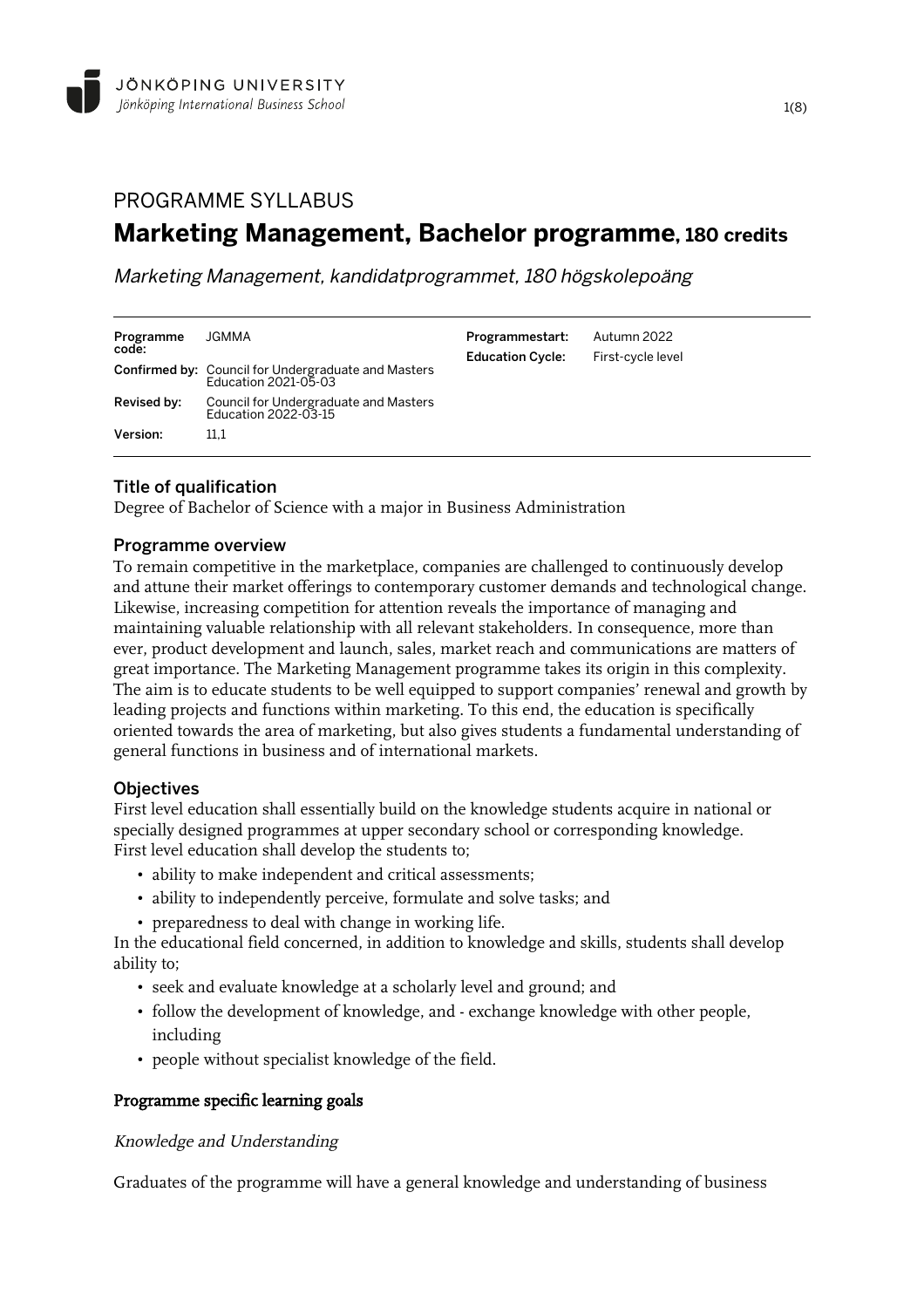administration and a specialised knowledge and understanding of marketing management.

Corresponding Objectives:

Graduates of the programme will be able to

1. demonstrate knowledge and understanding in business administration, including knowledge of the scientific basis of the field, knowledge of applicable methods in the field, and in-depth knowledge in marketing management.

2. demonstrate a general sense of current research issues in marketing management.

# Skills and Abilities

Graduates of the programme will have acquired problem solving and analytical skills needed for a career with a focus on marketing management, and be effective communicators of activities associated with those skills.

Corresponding Objectives:

Graduates of the programme will be able to

3. demonstrate the ability to search for, gather, evaluate and critically interpret the relevant information for a formulated marketing management problem and also discuss phenomena, issues and situations critically;

4. demonstrate the ability to identify, formulate and solve problems independently and to complete tasks within predetermined time frames;

5. demonstrate the ability to present and discuss information, problems and solutions within marketing management in speech and writing and in dialogue with different audiences; and 6. demonstrate the skills required to work independently in marketing management.

# Judgement and Approach

Graduates of the programme understand the scientific, social, and ethical aspects of practical work and research in marketing management, including the role, use, and development of knowledge.

Corresponding Objectives:

Graduates of the programme will be able to

7. demonstrate the ability to make assessments in Business Administration taking into account relevant scientific, social and ethical aspects; including specifically to define concepts and theoretical perspectives on ethical and responsible marketing management relevant for international and culturally diverse settings.

8. demonstrate insight into the role of knowledge in society and the responsibility of the individual for how it is used; and

9. demonstrate the ability to identify their need for further knowledge and ongoing learning.

# Mission Driven

Graduates of the programme will be equipped to contribute to the advancement of business practice in international environments with particular emphasis on aspects of Ownership, and/or Entrepreneurship and/or Renewal.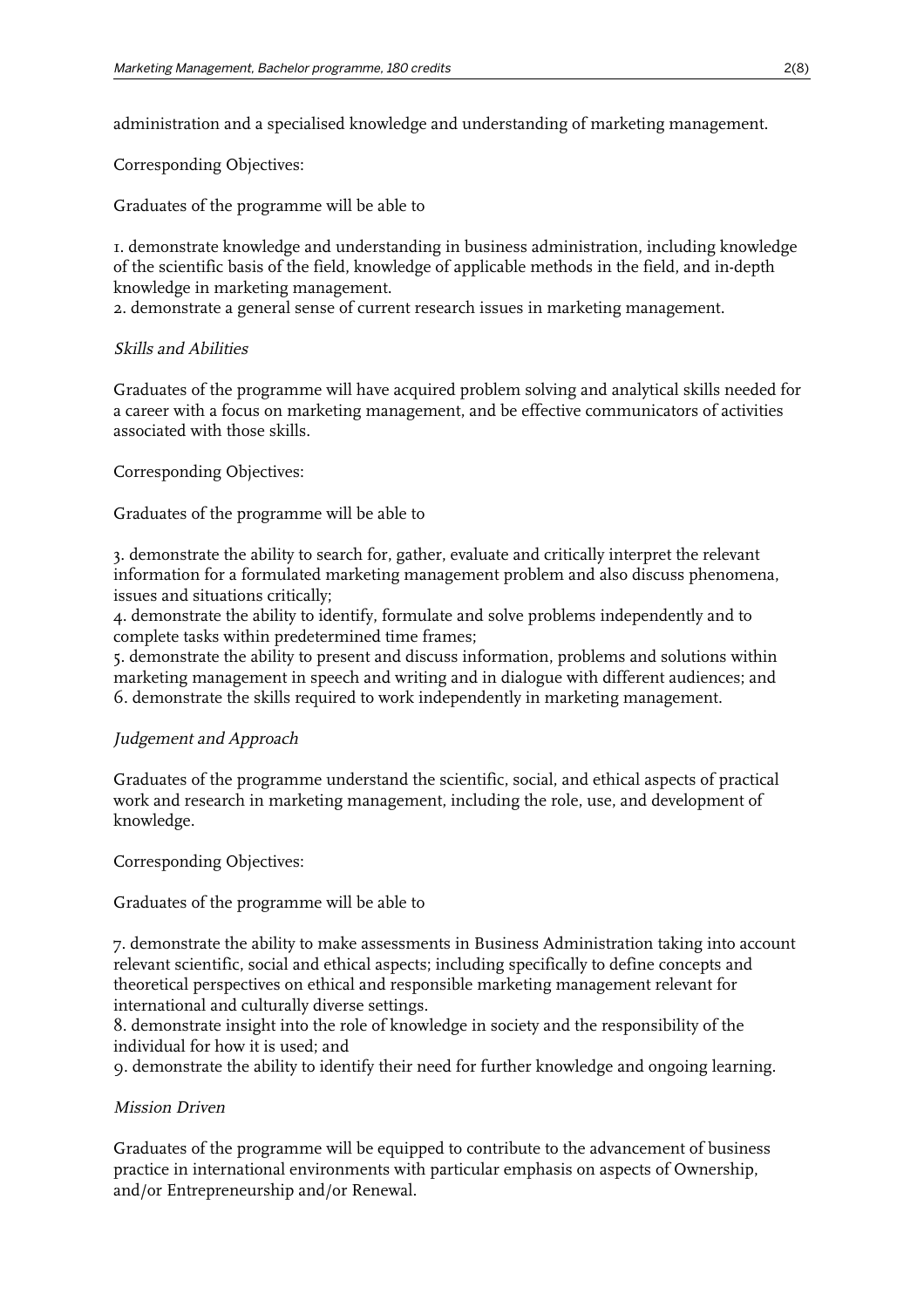Corresponding Objectives:

Graduates of the programme will be able to

10. demonstrate knowledge of marketing management for business renewal in national and international markets.

The above is in accordance with the intended learning outcomes set for a Bachelor of Science degree in the Swedish Higher Education Ordinance and JIBS mission.

# **Contents**

Marketing Management is a programme for anyone interested in a career as leader in the areas of marketing - including business development, logistics, sales, and communication. For this reason, the core of the programme is business administration with a distinct emphasis on marketing and leadership. The programme also places special emphasis on the international aspects of contemporary markets and entitles students to study abroad for one semester. All courses are taught in English and the fact that JIBS programmes are open to students from around the World, reinforces the international atmosphere.

The first two years of study are focused on basic courses in business administration and economics to educate students about the key functions in regards to business as well as the market. In accordance to the programme aim, several of these courses are specifically designed to provide students with a broad understanding of the various parts of marketing management. To enable graduates to take the lead in projects, courses specifically aimed at providing a foundation in this area are also included.

The following paragraphs outline the mandatory courses of the program:

#### Semester 1

The course Foundations of Marketing introduces the student to the core components of marketing and the components of marketing strategy. This includes the marketing management process, marketing as a cross-functional process, the need for and use of information in marketing, marketing in theory and practice in the light of business ethics, growth and renewal.

The parallel course Communication in a cross-cultural context introduces students to theories and concepts of intercultural communication. It enables students to apply these to practical situations in international entrepreneurial and business environments and cultural settings.

The course Basic Financial Accounting aims to equip students with basic knowledge in accounting theory and practice to be applied in a business entity. As an introductory course it is designed to give an overall picture of the accounting cycle and to help students understand more advanced accounting. Important topics covered during the course include basic financial accounting concepts according to the International Accounting Standards Board (IASB), recording of selected business transactions, preparation of annual accounts and annual reports and an introduction to financial statements.

In the parallel course Principles of Project Management, students will be introduced to the issues in the management of projects, and an appreciation of the complexities involved in managing them within the constraints of time, cost and performance. It starts with the basics ofproject management framework and then will move to its knowledge areas in order to develop the skills for effective planning of projects to deliver products, processes and services on time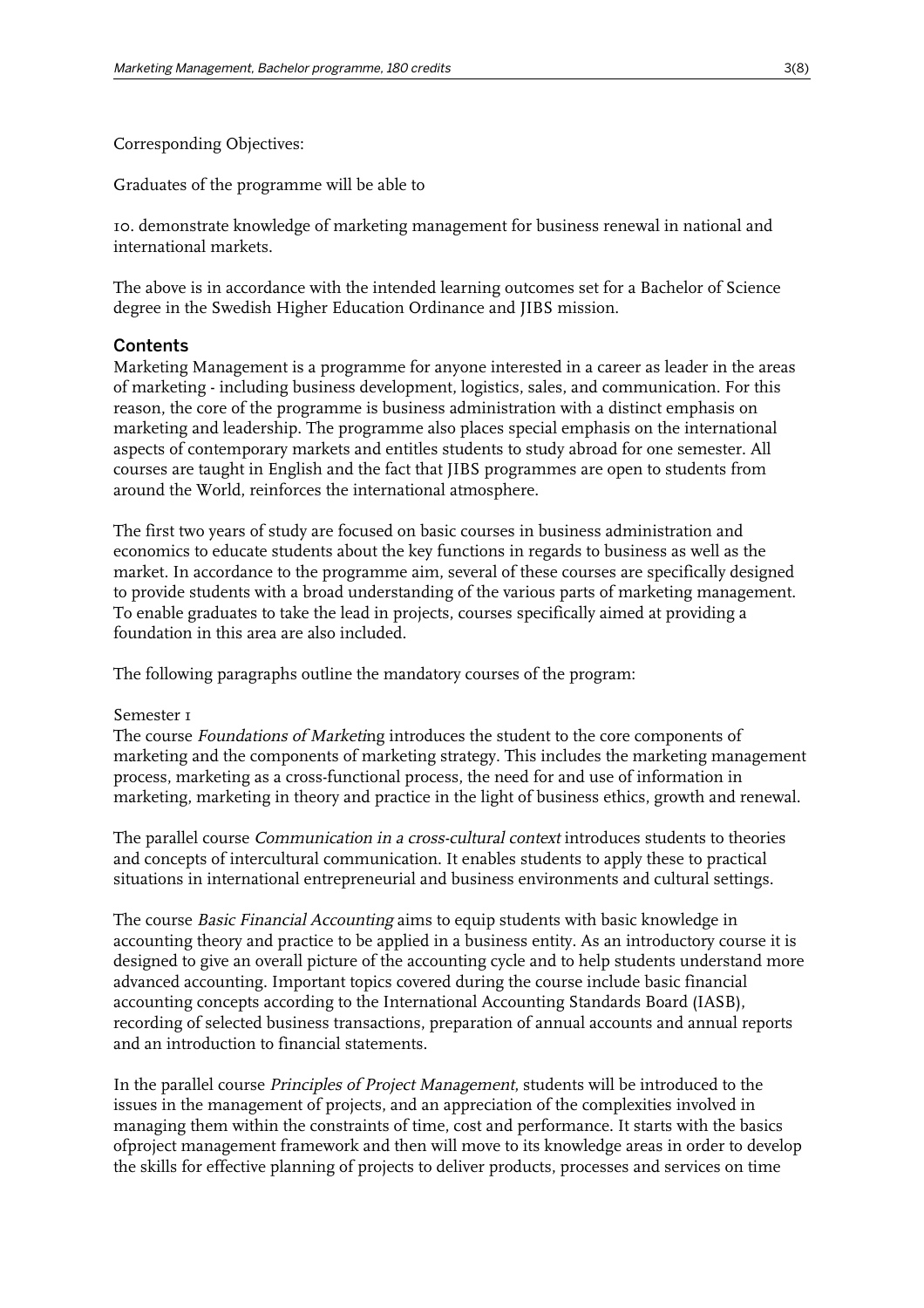#### Semester 2

The course Organizing and Leading in a Sustainable World introduces students to different theories and concepts. . Included in this focus is to appraise the importance and significance of sustainability and ethical challenges, including gender, diversity, and environmental responsibility. As part of the course, the students work with a project in which they identify and evaluate organizational and leadership opportunities. This project exhibits a rich variety of international contexts in which theories and models are applied.

The purpose of the parallel course *Supply Chain Management* is to introduce students to the basic principles and practices of supply chain management in a local and global context. Topics include the identification and functioning of the members of the supply chain, and how they interact for efficiency and profitability using resources and people.

The course Marketing Communication gives a broad introduction to marketing communication as professional and academic covering the theories, methods and working processes which underpins marketing communication planning, execution and evaluation. Specific topics covered include target group analysis, communication strategy and objectives, communication tools and actors included the general marketing communication market as well as creative strategies, media choice and media planning.

The parallel course Purchasing and sales aims to the student's ability to work creatively and actively in purchasing and sales, specifically in relevant techniques and methods for purchasing and sales. Important parts of the course include sales (including complex sales), the changing role of purchasing, entry strategies, sales methods, and the evaluation of buyer/seller relationships, strategic purchasing and ethics involved in these transactions. Organization and Leadership focuses on different theoretical frames in organization and leadership. Included in this focus is to appraise the importance and significance of gender, diversity and ethics. As part of the course, the students work with a project in which they identify and evaluate organizational and leadership problems. These projects exhibits a rich variety of international contexts in which theories and models are applied.

# Semester 3

The course *Business Statistics I* supports the student's ability to perform empirical work. This is important for both courses in the second and the third year including the thesis course at the end of the third year. The students are trained to use a variety of statistical measures and models, scientific perspectives and methods for generating, analysing and interpreting material from studies of organizations that operate in national as well as international contexts.

The parallel course *Customer-centric marketing in new ventures* introduces the student to entrepreneurial and marketing logics, that is to offer students content anchored in the idea of creating a value proposition that matches the selected customer segment start-ups and small firms. The content of the course is centered around four main aspects: 1) the nexus of value proposition and customer segment, 2) understanding consumers and 3) novel marketing tools and techniques suitable for start-ups and small firms, and 4) launching an entrepreneurial venture. The course immediately involves students in one of the key areas of focus at JIBS, entrepreneurship.

The course Business Digitalization presents basic knowledge of transformation of companies resulting in business that incorporate e-commerce and on-line business activities. Topics covered include the marketing and business models brought by the Internet, the legal aspects associated with the Internet such as contract law, consumer protection, intellectual property rights and taxation as well as the electronic commerce infrastructure, the principles for electronic payments and interface design.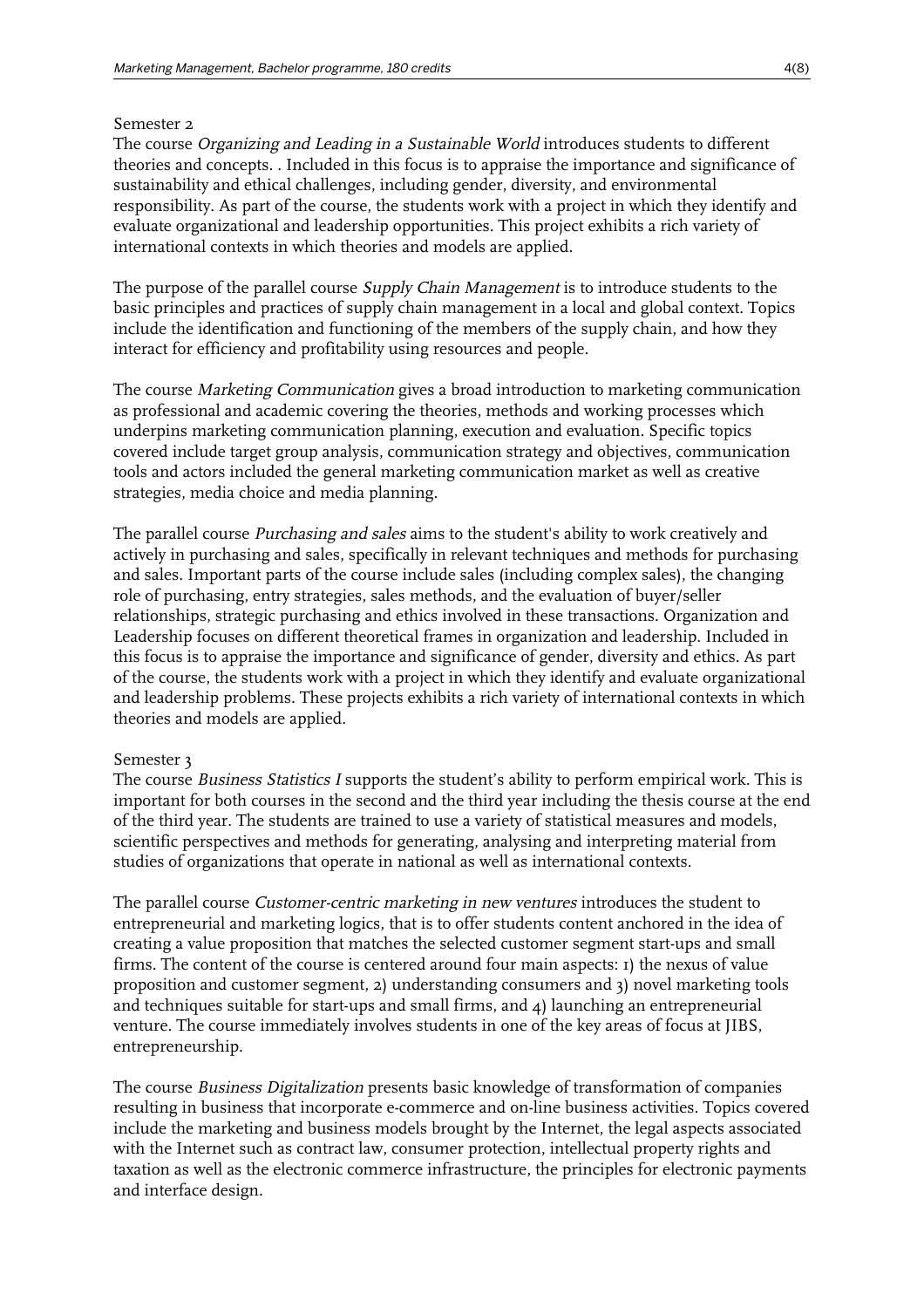The parallel course Microeconomic Principles and Mathematics for Economics focuses on core principles in microeconomics, which includes consumer behaviour in goods and factor markets, producer behaviour in goods and factor markets, different market forms such as perfect competition and monopoly, the foundation of welfare theory, the cause and effect of market failure, allocation and distribution effects from taxation and externalities and their effect.

#### Semester 4

The course *Corporate Finance I* teaches student to use the right methods for making optimal financing and investment decisions. The course introduces students to the fundamental concept of the time value of money, relationship between risk and return, and short- and long-term financial planning. It builds on prior knowledge from financial accounting and statistics courses. It also stresses the importance of ethical behaviour of managers and the European corporate governance principles. The Swedish guidelines for good Corporate Governance practices have also been included into the course material. Electronic learning materials have been integrated into the course, enabling the students to exercise calculation tasks at home.

The parallel course Responsible Enterprise provides a valuable contribution to the programme by highlighting the importance of applying ethical and sustainability principles to key areas of business practice and providing a theoretical foundation for ethical decision-making.

The course International Marketing begins with an overview of the theoretical bases of international marketing. These include international trade theories, export behaviour theories and motives, network models and the international environmental factors that influence the firm such as cultural, political and legal. Following this, the main planning and strategic international marketing decisions are examined. This includes the selection of international markets and entry modes. Finally, the tactical international marketing decisions such as pricing, financing, supply chain and promotion activities are presented.

The parallel course Research methods, Design, Implementation and Analysis provides the student with the necessary knowledge and skills needed to plan, develop and analyse research. Topics include epistemology, literature review, the research process (including the various research methodologies) and interpretation of the research findings.

# Semester 5

During this semester, students have the chance to personalize their degree. In the fifth semester, students study elective courses, either abroad or at JIBS or do an internship. Should students study abroad, students need to take 30 credits including 7.5 credits in Business Administration preferably at a G2F level. In the elective semester, students can alternatively choose to take 15 credits in Economics at JIBS or abroad if they wish to obtain a Bachelor of Science in Business and Economics with a major in Business Administration. Overall the recommendation is to select courses within the specialization but some complementary topics might be relevant, given students' personal preferences, further studies, and career-plans. Students are recommended to choose courses within the fields of business administration, economics, statistics, economic geography, commercial law and language. Students choose the courses at a partner university in coordination with JIBS faculty, and accreditation of the courses is also conducted by JIBS faculty. An option to international exchange is to stay at JIBS, with the same limitation on types of courses as there are for students studying abroad. The elective semester at JIBS can include an academic internship of 7,5 or 15 credits as part of the course package.

#### Semester 6

During the sixth and final semester the degree is further individualized through a Bachelor thesis. Each student is required to write a 15 credit thesis in business administration, with a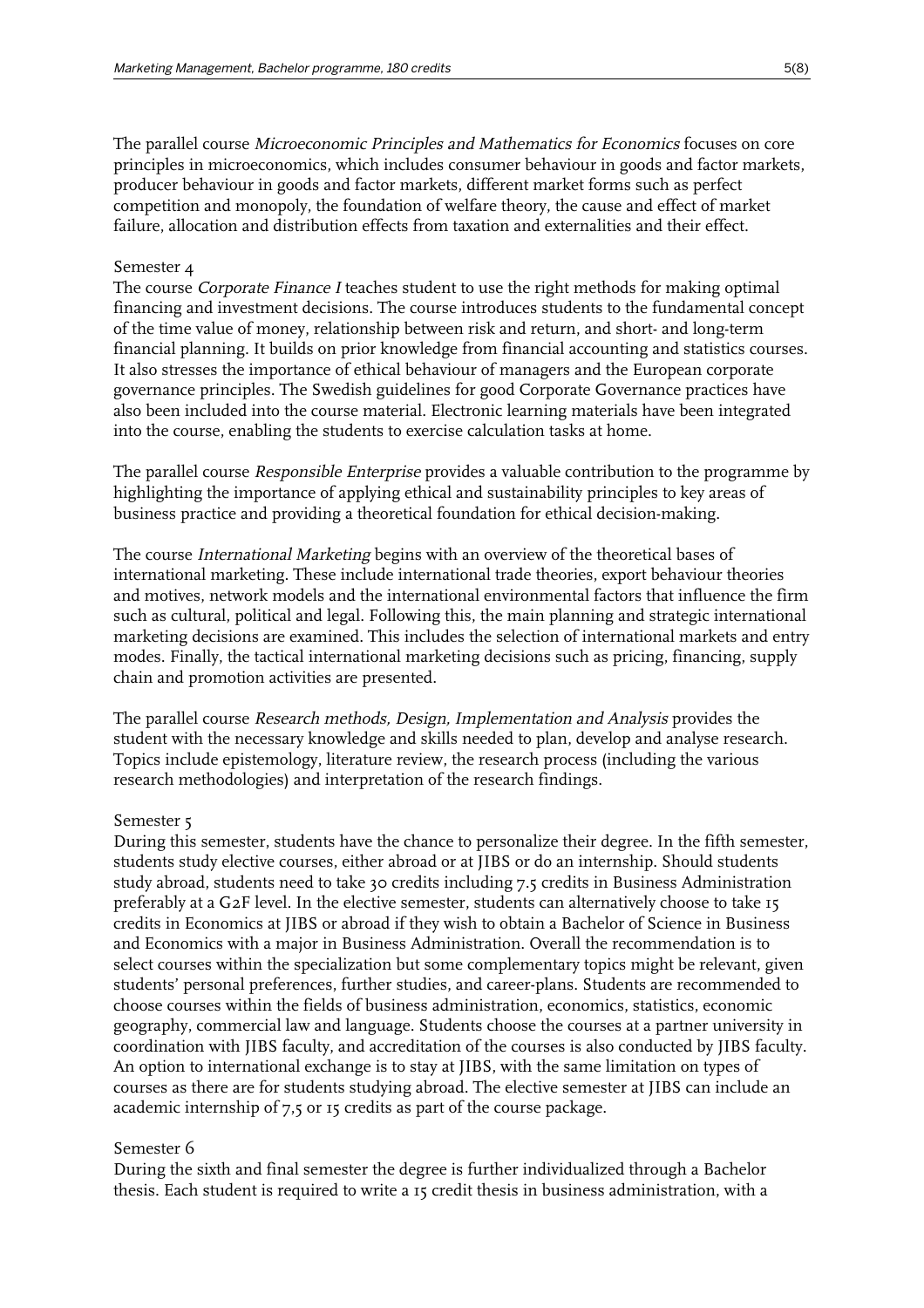special focus on marketing, under the supervision of a tutor knowledge able in the subject area of the student's thesis. In parallel to the thesis work, students are required to take a course in Marketing Law and a specialist marketing course (Brand Management).

The course International Marketing Law and Consumer Protection embraces general rules concerning establishment of companies, marketing and competition, as well as consumer protection and concerns both private law and public law. Other areas of interest are contract law, tort law and intellectual property law (such as branding and trade marks).

The course Brand Management provides the foundations of brand management. It aims to provide understanding for the logic behind and rationale for branding, as well as knowledge and competence for managing brands – be it for B2B or B2C markets and towards internal audiences. For marketing managers, Brand Management provides the link between the organisation (and marketing activities) and the final consumer while also playing a role in business marketing.

#### Courses

#### Mandatory courses

| <b>Course Name</b>                                            |     | Credits   Main field of study                   | <b>Specialised</b><br>in | <b>Course Code</b> |
|---------------------------------------------------------------|-----|-------------------------------------------------|--------------------------|--------------------|
| <b>Bachelor Thesis in Business</b><br>Administration          | 15  | <b>Business</b><br>Administration               | G <sub>2</sub> E         | JBTP17             |
| <b>Basic Financial Accounting</b>                             | 7.5 | <b>Business</b><br>Administration               | G <sub>1</sub> N         | ACBG13             |
| <b>Brand Management</b>                                       | 7.5 | <b>Business</b><br>Administration               | G <sub>2F</sub>          | JBMN14             |
| <b>Business Digitalization</b>                                | 7.5 | Informatics                                     | G1F                      | JBDK18             |
| <b>Business Statistics 1</b>                                  | 7.5 | <b>Statistics</b>                               | G1N                      | FSFG13             |
| Communication in a Cross-<br><b>Cultural Context</b>          | 7.5 | <b>Business</b><br>Administration               | G1N                      | JCCG19             |
| Corporate Finance 1                                           | 7.5 | <b>Business</b><br>Administration,<br>Economics | G1F                      | FSAK13             |
| Customer-centric Marketing in<br><b>New Ventures</b>          | 7.5 | <b>Business</b><br>Administration               | G <sub>2F</sub>          | JCMG12             |
| <b>Foundations of Marketing</b>                               | 7.5 | <b>Business</b><br>Administration               | G <sub>1</sub> N         | JFGG11             |
| <b>International Marketing</b>                                | 7.5 | <b>Business</b><br>Administration               | G <sub>2F</sub>          | MLIN <sub>13</sub> |
| International Marketing Law and<br><b>Consumer Protection</b> | 7.5 | <b>Commercial Law</b>                           | G1N                      | JIMG14             |
| Marketing Communication                                       | 7.5 | <b>Business</b><br>Administration               | G <sub>1</sub> F         | JMCK18             |
| Microeconomic Principles                                      | 7.5 | Economics                                       | G1N                      | JMIG12             |
| Organizing and Leading in a<br>Sustainable World              | 7.5 | <b>Business</b><br>Administration               | G1N                      | JOSG10             |
| <b>Principles of Project</b><br>Management                    | 7.5 | <b>Business</b><br>Administration               | G1N                      | MGBG13             |
| <b>Purchasing and Sales</b>                                   | 7.5 | <b>Business</b><br>Administration               | G1F                      | MLDK13             |
| Research Methods: Design,<br>Implementation and Analysis      | 7.5 | <b>Business</b><br>Administration               | G1F                      | JRMK14             |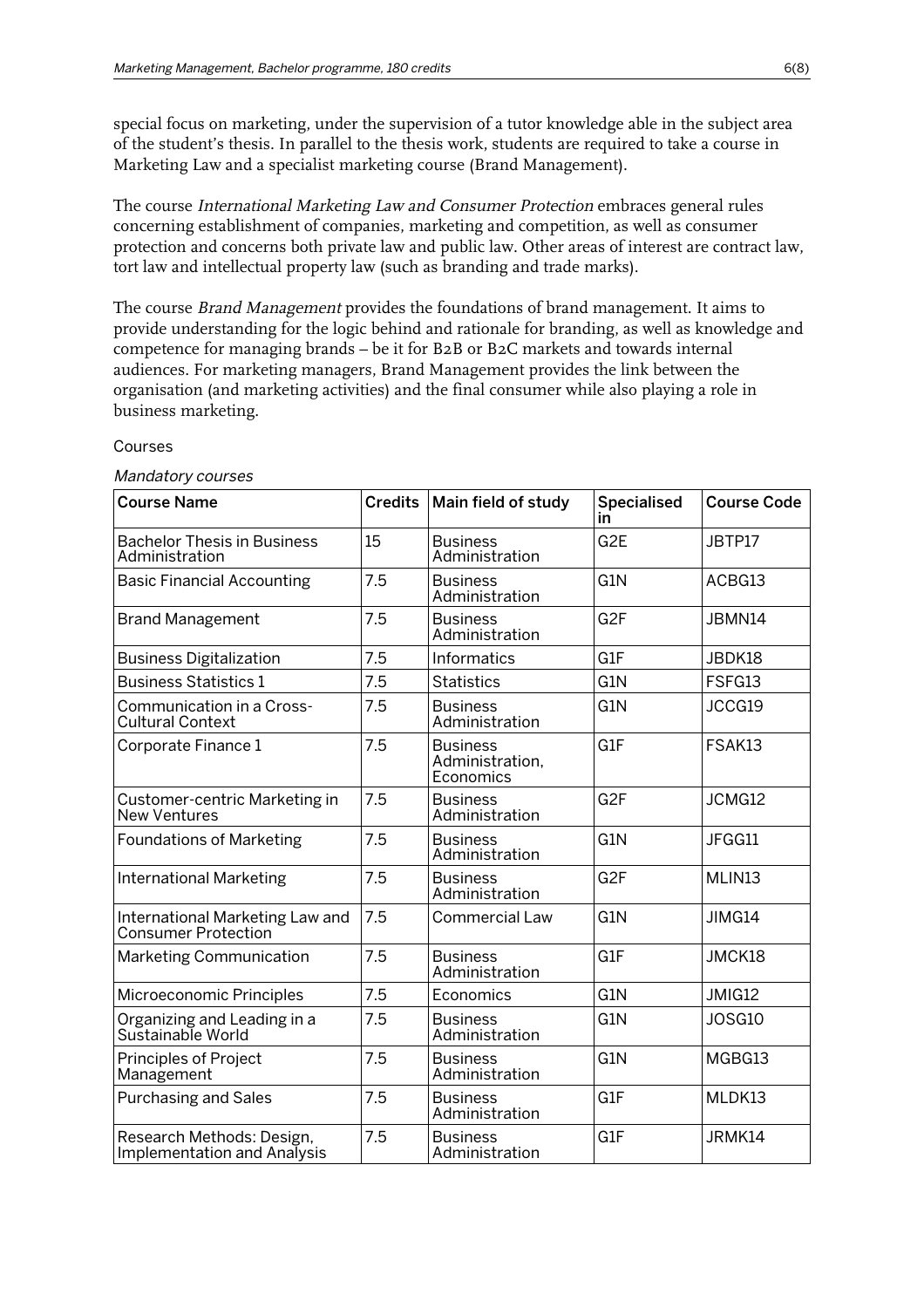| Responsible Enterprise  | 7.5 | l Business<br>l Administration      | ⊥G2F  | JREN10  |
|-------------------------|-----|-------------------------------------|-------|---------|
| Supply Chain Management | 7.5 | l Business<br><b>Administration</b> | l G1F | IMLCK13 |

#### Elective courses

| <b>Course Name</b>                               | <b>Credits</b> | Main field of study               | Specialised<br>in | <b>Course Code</b> |
|--------------------------------------------------|----------------|-----------------------------------|-------------------|--------------------|
| Business Statistics 2 <sup>1</sup>               | 7.5            | <b>Statistics</b>                 | G1F               | <b>JB2K17</b>      |
| Business to Business Marketing <sup>1</sup>      | 7.5            | <b>Business</b><br>Administration | G <sub>2F</sub>   | MLGN13             |
| Leadership <sup>1</sup>                          | 7.5            | Business<br>Administration        | G <sub>2F</sub>   | MGHN13             |
| Service Management and<br>Marketing <sup>1</sup> | 7.5            | <b>Business</b><br>Administration | G <sub>2F</sub>   | MLFN13             |

#### Elective credits

1) In Semester 5, students have options for courses either at JIBS or through exchange. The courses noted during this period are default courses at JIBS if the students do not participate in exchange, academic internship or actively select other courses.

#### Programme overview

| Year 1                                                     |                                                         |                                                                  |                                         |  |
|------------------------------------------------------------|---------------------------------------------------------|------------------------------------------------------------------|-----------------------------------------|--|
|                                                            | Semester 1                                              | Semester 2                                                       |                                         |  |
| Period 1                                                   | Period 2                                                | Period 3                                                         | Period 4                                |  |
| Communication in a Cross-<br>Cultural Context, 7.5 credits | Basic Financial Accounting,<br>17.5 credits             | Organizing and Leading in a<br>Sustainable World, 7.5<br>credits | Marketing Communication,<br>7.5 credits |  |
| Foundations of Marketing,<br>7.5 credits                   | <b>Principles of Project</b><br>Management, 7.5 credits | Supply Chain Management,<br>7.5 credits                          | Purchasing and Sales, 7.5<br>credits    |  |

#### Year 2

|                                                                                                    | Semester 3                              | Semester 4                             |                                                                          |  |
|----------------------------------------------------------------------------------------------------|-----------------------------------------|----------------------------------------|--------------------------------------------------------------------------|--|
| Period 1                                                                                           | Period 2                                | Period 3                               | Period 4                                                                 |  |
| Business Statistics 1, 7.5<br>l credits                                                            | Business Digitalization, 7.5<br>credits | Corporate Finance 1, 7.5<br>credits    | International Marketing, 7.5<br>credits                                  |  |
| Customer-centric Marketing   Microeconomic Principles,<br>in New Ventures, 7.5 credits 7.5 credits |                                         | Responsible Enterprise, 7.5<br>credits | Research Methods: Design,<br>Implementation and<br>Analysis, 7.5 credits |  |

#### Year 3

| Semester 5                                                                                                        |                                                                | Semester 6                                                               |                                  |
|-------------------------------------------------------------------------------------------------------------------|----------------------------------------------------------------|--------------------------------------------------------------------------|----------------------------------|
| Period 2<br>Period 1                                                                                              |                                                                | Period 3                                                                 | Period 4                         |
|                                                                                                                   | Optional credits, 30,00 credits                                | International Marketing Law<br>  and Consumer Protection,<br>7.5 credits | Brand Management, 7.5<br>credits |
| Business Statistics 2 <sup>1</sup> , 7.5<br><b>Business to Business</b><br>Marketing $I$ , 7.5 credits<br>credits |                                                                | Bachelor Thesis in Business Administration, 15 credits                   |                                  |
| Leadership <sup>1</sup> , 7.5 credits                                                                             | Service Management and<br>Marketing <sup>1</sup> , 7.5 credits |                                                                          |                                  |

# Teaching and examination

To pass a course, the student needs to fulfill all the course requirements. Examination will be executed by written exam, oral exam or term papers. Different methods of examination can be used within a single course. The student will be offered examination opportunities in accordance with document: Regulations and Guidelines for first, second and third cycle education at Jönköping University. Mandatory workshops and assignments can figure within the frame of the course. All courses offered by JIBS will be graded according to the following six levels: A-E constitutes a pass and FX or F is equal to a fail. The grades Pass or Fail can also be used for selected examinations.